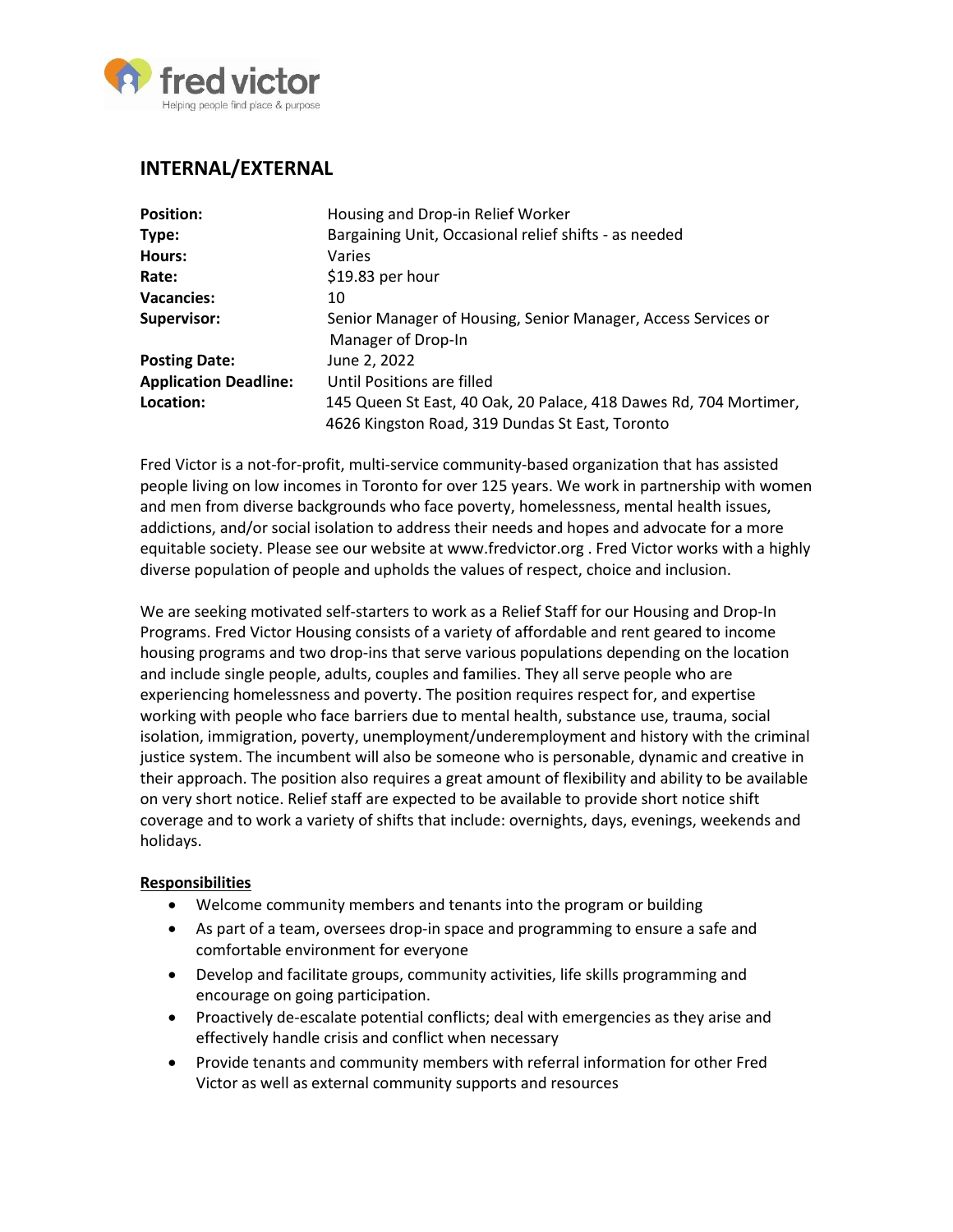

- Complete administrative tasks such as answering phones, supporting food programming, writing letters, notices, daily entries into Pirouette and tracking statistical information.
- Attend daily debriefs and shift changes and complete incident reports as required
- Facilitate regular participant or tenant meetings, introductions and conflict resolution meetings
- Support to all tenants and community members to maintain their housing and assist them to deal with housing and program related issues such as; behavior, social isolation, mental health, substance use and hygiene by encouraging and assisting and supporting tenants to problem solve and access community resources
- Role-model professional behaviour and positive communication with participants, volunteers and partners
- Attend staff meetings, supervisions, and trainings as required
- Assist with the setup and clean-up of Drop-in Programs
- Support tenants and community members utilizing harm reduction principles and programming, including handing out safe use kits, and responding to overdoses
- Assist with meal service including serving of food
- Clean and prepare rooms for new intake when required.
- Assist tenants and program space with pest control preparation.
- Engage community members and tenants and build healthy, positive relationships
- Build a culture of teamwork
- Adhere to agency policies and procedures and uphold Fred Victor values in our community
- Other duties as assigned by supervisor

#### **Qualifications:**

- Diploma or degree in Social Services and/or equivalent 1 year of front-line social services experience
- Thorough knowledge of community based resources and supports
- Open and flexible availability.
- Experience working directly with men and women from diverse racial, ethnic and cultural backgrounds. Strong understanding and commitment to social justice issues and anti-racism and anti-discrimination practices.
- Demonstrated experience working with individuals with mental health and addiction issues
- Strong skills in crisis intervention, conflict resolution and de-escalation strategies
- Strong knowledge and understanding of trauma informed practices
- Experience with group facilitation and community development programming
- Strong knowledge of harm reduction tools and resources
- Strong interpersonal skills resulting in effective, productive and appropriate relationships with the community members, tenants and greater FV community, partner programs and organizations including police and other crisis services
- **•** Strong written and oral communication skills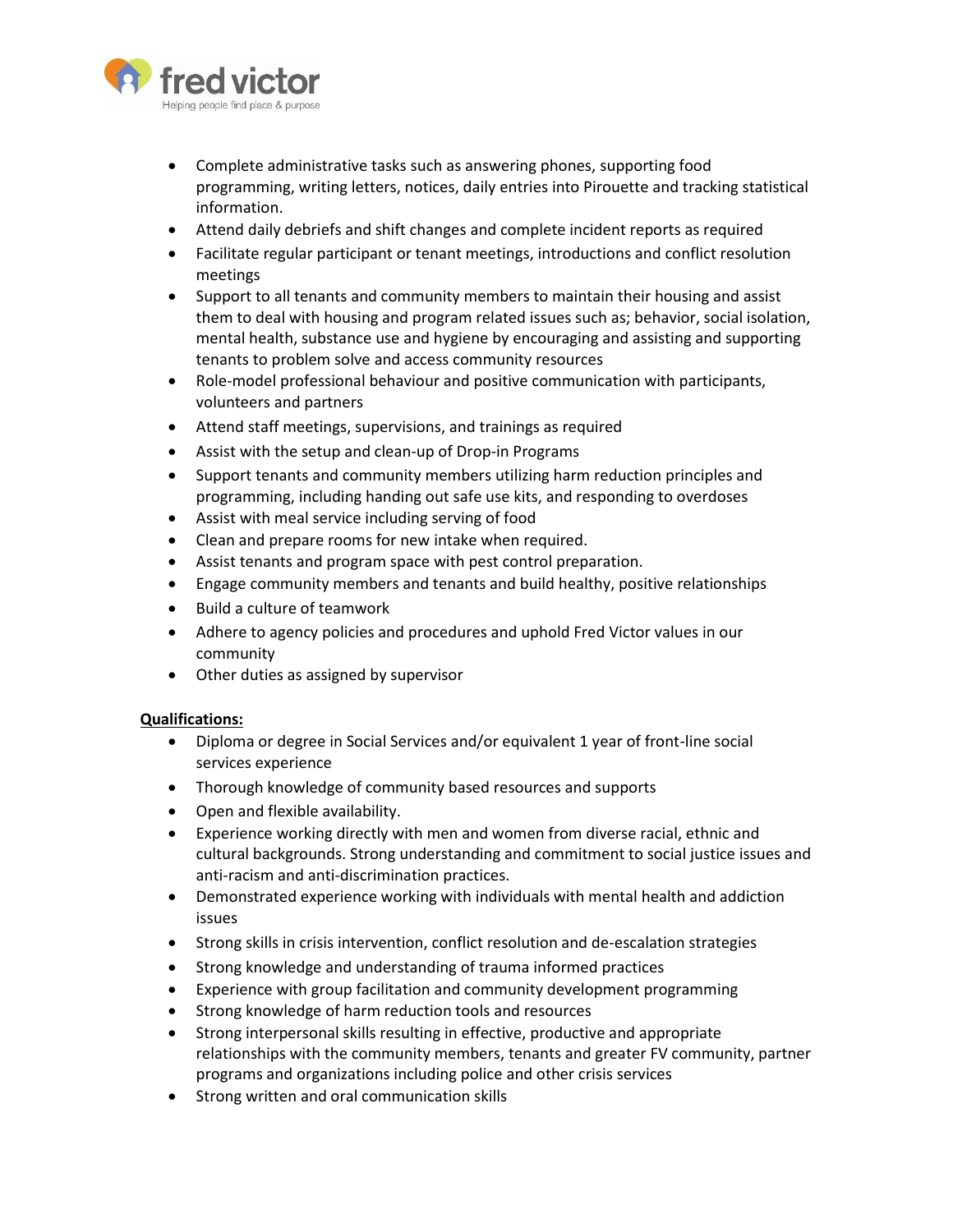

- Highly developed ability to make fast and sound judgments
- Highly reliable and proven ability to work independently, adhere to team decisions and to give, receive and follow direction to and from others
- Well-developed understanding of and a proven ability to communicate appropriate professional boundaries
- Strong understanding of systems that cause and support homelessness, poverty, discrimination and a respect for the realities of the community we serve
- Demonstrated ability to plan, prioritize work and remain adaptable and flexible.
- CPI; First Aid/CPR; anti-oppression/anti-racism; Suicide Intervention and overdose prevention are required certification/trainings for this role

### **Working Conditions:**

- There is a likelihood of exposure to unpredictable behavior, unpleasant odors, bodily fluids and pests including bedbugs, mice and cockroaches.
- All employees must expect to be in potentially threatening situations.
- This is stressful and emotionally challenging work that deals with vicarious trauma, grief and compassion fatigue on a regular basis
- Required to travel to Fred Victor's program and administration locations
- Travel will be by public transportation, unless approved to use personal vehicle
- Will be required to work weekends but also could be asked to work mornings, evenings or overnights on occasion in order to provide oversight to the program
- Must be willing to work with pets as many tenants have pets.

#### **Application**:

Please submit a resume and cover letter by e-mail **to:**

## **Logan Bodera Senior Manager of Housing lbodera@fredvictor.org**

## **Applicants should quote "Housing and Drop-in Relief Worker" in the subject line**

#### **NO PHONE CALLS OR FAXES**

## **Proof of Covid-19 Vaccinations and a Police Record Check are required by the final candidate(s) prior to hiring.**

*All Internal and External job applicants must declare their vaccination status in their job applications—whether they have been fully or partially vaccinated. All candidates offered a position with Fred Victor Centre from September 30, 2021 onward must be fully vaccinated and provide proof of their vaccination as a condition of employment. Fred Victor Centre will comply with its Human Rights obligations and accommodate employees who are legally entitled to accommodation.*

*We strive to foster a workplace that reflects the diversity of the community we serve and*